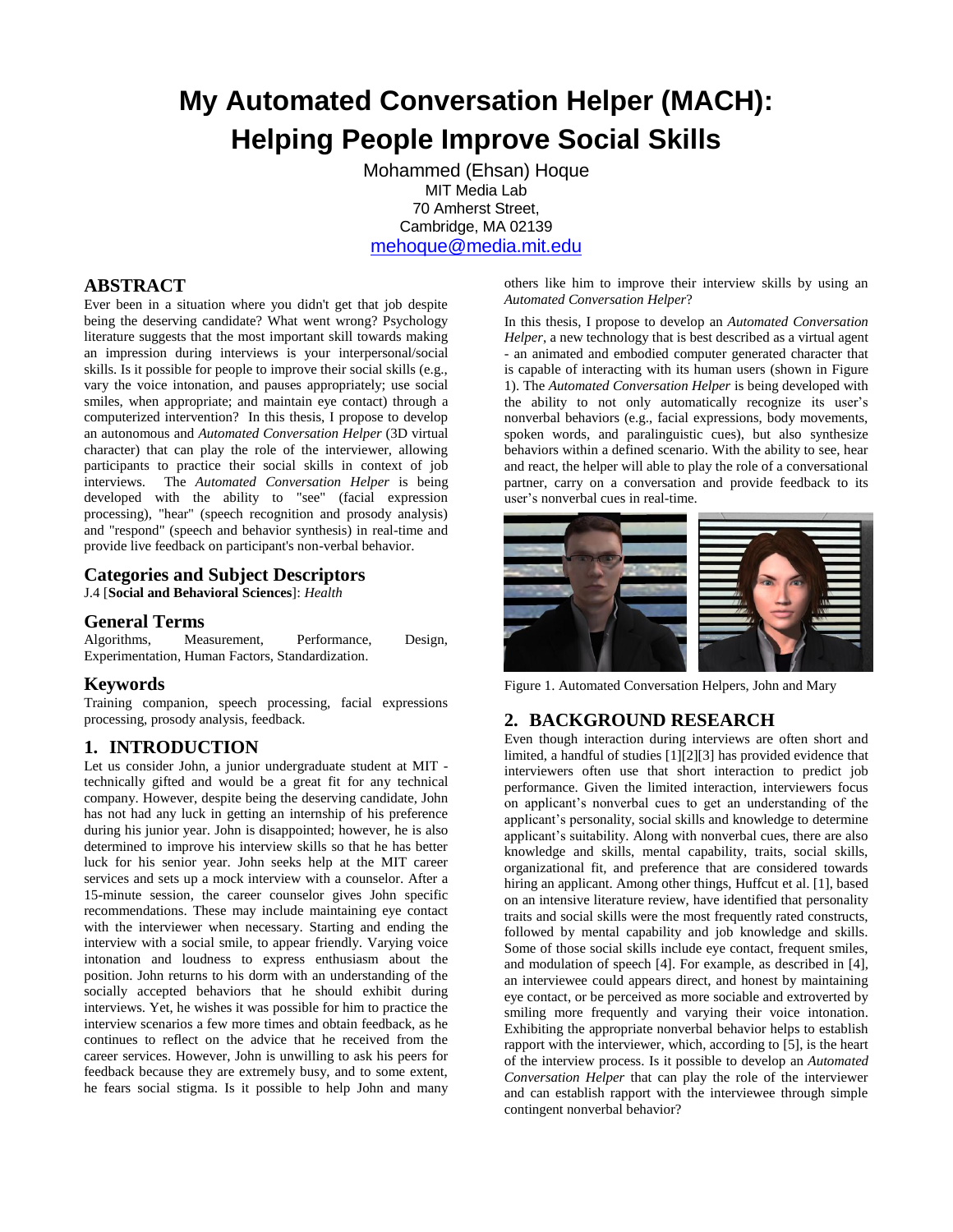## **3. PROPOSED RESEARCH**

Development of autonomous *Automated Conversation Helper*  introduces two unique challenges. First, pushing the boundary of facial expression processing, and speech processing to automatically recognize and understand the nonverbal cues in face to face interactions. Secondly, finding the right medium for the *Automated Conversation Helper* to provide feedback back to the user. The conversation helper could directly provide the feedback through its nonverbal channels (e.g., look disinterested if the interview is not going very well). Another possibility is to provide verbal feedback at the end of the interview similar to standard mock interviews. However, feedback sessions during mock interviews are often very interactive and spontaneous where the interviewee and interviewer engage in somewhat open ended natural conversations. Supporting that level of open ended interactions with an autonomous agent still remains an open problem. Therefore, in this thesis, I have proposed to develop a system that can provide feedback to its users using two different visual formats – immediate and with a time line. In the immediate feedback scenario, participants get to view bird's eye data of a few selective nonverbal behaviors, as shown in [Figure](#page-1-0)  [2.](#page-1-0) In the upper half of the screen, user gets to view the smile track of his/her interaction across different interview sessions. At the bottom half of the screen, user gets to see comparative analysis of features such as average duration of pauses, speaking rate and amount of weak language (e.g., "like", "basically", "I guess" etc.) being used in each session. As a second step, users are given the option to also view the time line format of their interaction as shown in [Figure 3.](#page-1-1) In mock interviews, interviewees often get video-taped and then as part of the feedback process, the counselor and the interviewee watch the video together. To simulate such feature, in time line, interviewees watch their own video along with their entire interaction being visualized through embedded emotional overtones. Some of the emotional overtones include prosodic interpretation of the recognized text. A preliminary diagram is demonstrated in [Figure 3,](#page-1-1) where the vertical displacement between words are presented by pitch, the size of the blobs containing the words represent loudness (bigger the size of the blob, the louder the word was), the colors of the blobs symbolizes smiles (green  $=$  really smiling, yellow  $=$  might be smiling,  $red = not$  smiling).



<span id="page-1-0"></span>Figure 2: An example of how someone's nonverbal behavior could be happed to show overall performance

### **4. HYPOTHESIS**

This thesis will primarily investigate whether it is possible to help people improve their interview skills through an *Automated Conversation Helper*. Below are the two hypotheses that will be evaluated in this thesis.

*H1: Interaction with an Automated Conversation Helper and then watching his/her own interview video improves interview skills, over self-directed learning of the interview techniques.* 

*H2: Interaction with an Automated Conversation Helper and then watching his/her own video along with a time line view of the nonverbal improves interview skills, over just interaction with the helper and watching one's own video.* 



<span id="page-1-1"></span>Figure 3. A preliminary example of how an interaction could be automatically transcribed and then visualized according to its nonverbal properties, in real-time.

## **5. RESEARCH PLAN**

The entire study takes place in two phases: study 1 and study 2.

#### **5.1 Study 1**

This phase contains job interview scenarios between two individuals – an MIT undergraduate student and an MIT career counselor. Study 1 is more of an exploratory analysis on developing predictive relationships between nonverbal behaviors and job interview skills based on the ratings produced by the counselors as the gold standard. The data generated from Study 1 will be used towards developing models that will drive the interaction between human participants and *Automated Conversation Helper* in study 2. It will also allow for comparison and evaluation of the modeled predictive relationships between nonverbal behaviors and job interview skills with what has been reported in the psychology literature so far. A few possible exploratory research questions that are going to be explored in study 1 are:

- What social behaviors are correlated with interview skills?
- Is it possible to rank social behaviors in order of importance especially in context of job interviews?
- Are there gender effects in interview patterns?

#### *5.1.1 Participants*

The interviewers are 4 MIT professional career counselors (3 women and 1 man), who have an average of over 5 years of professional experience as career counselors at MIT and have advanced graduate degrees in professional career counseling.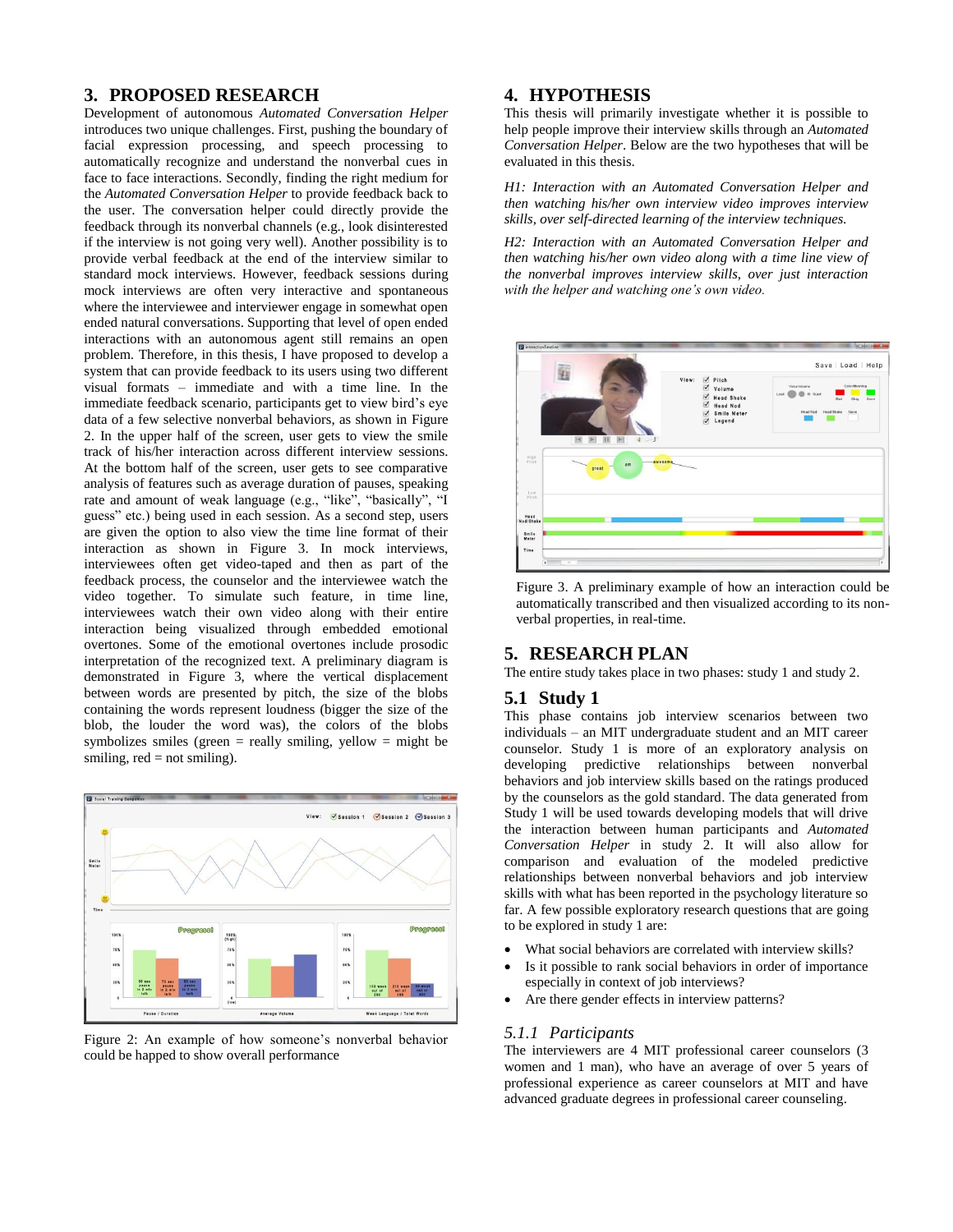Interviewees are 28 MIT undergraduates (16 female and 12 male). All participants are MIT undergraduate students in their junior year, and native speakers of English.

### *5.1.2 Experimental Setup*

The experiment was conducted in a room equipped with a desk, two chairs, and two cameras mounted on the wall [\(Figure 4\)](#page-2-0). Camera 2 was used to record the interviewer and camera 1 to record the interviewee, as shown i[n Figure 4.](#page-2-0)



<span id="page-2-0"></span>Figure 4: Experimental Setup between the interviewer and the interviewee. Camera 1 is recording the facial expressions and audio of interviewee, whereas Camera 2 is recording the facial expressions and audio of interviewer.



Figure 5: Experiment control room where the experimenter controls the camera to zoom into the participants. The interviewee will be oblivious of the existence of this room.

## *5.1.3 Procedures*

MIT junior students were recruited through flyers and emails in this study. They were told that they would have the opportunity to practice mock interviews with a professional career counselor at MIT and they would get \$10 for just participating. In addition, they were also informed that as part of regular mock interview practice, their interview would be recorded. Each male participant was paired with the male counselor and all the female participants were paired up with the female career counselors. This was done to control for possible gender effects. After the interview, they were informed of the objective of the study and were given the choice to sign the consent form to share their data for research.

## *5.1.4 Interaction*

We spoke to the 4 MIT career counselors and asked them to provide us with 15 questions that are more likely to be asked in any job interview situations, regardless of the position. The 5 questions generated below were the common ones in their list. Below is the exact sequence of the interaction between the MIT career counselor and the participants during study 1.

*Counselor: So how are you doing today?(or any question of that sort to initiate the interview)*

#### Participant answers.

*Q1. Counselor: (Generic acknowledgement of the answer provided) So, please tell me about yourself?*

#### Participant answers.

*Q2. (Generic acknowledgement of the answer provided) Tell me about a time when you demonstrated leadership.* 

#### Participant answers.

*Q3. (Generic acknowledgement of the answer provided) Tell me about a time when you were working on a team and faced with a challenge, how did you solve that problem?* 

#### Participant answers.

*Q4. Counselor: (Generic acknowledgement of the answer provided) What is your weakness and how do you plan to overcome it?*

#### Participant answers.

*Q5. Counselor: (Generic acknowledgement of the answer provided) Now why do you think we should hire you?*

Participant answers.

#### *5.1.5 Debriefing*

After the interview ends, the counselor spends a couple of minutes providing feedback to the participant. Then, the counselor walks the participant to the debrief room to the experimenter. The experimenter asks the participant to fill out a questionnaire. In the questionnaire, the participant self-evaluates (on a scale of 1-7) on how well s/he did maintaining eye-contact with the interviewer, how relevant was his/her answers, and how engaging was his/her voice tone, as well as how well s/he did overall in the interview. The interviewer, on the other hand, fills out a similar questionnaire rating the interviewee on speech content, vocal characteristics, and social smiles as well as their individual answers on those 5 questions on a scale of 1 to 7.

#### *5.1.6 Data coding*

In study 1, the audio and video files of the participants (i.e., interviewer and interviewee) are being coded. In particular, the facial expressions (different kinds of smiles), vocal characteristics (pitch range, speaking rate, pauses), speech content (structure, qualifications, directness, relevance), speaker presence (enthusiasm, qualifications, directness, relevance), body postures (immediacy cues – orientation, leaning forward, nodding, rocking, fidgeting, mirroring/following gaze, power poses) are now being coded. The coded data will be utilized to develop predictive relationships between nonverbal behaviors and job interview skills.

## **5.2 Study 2**

The purpose of the study 2 will be to evaluate whether social skills can be improved through interactions with Automated Conversation Helper (i.e., validating the hypotheses from Section 4).